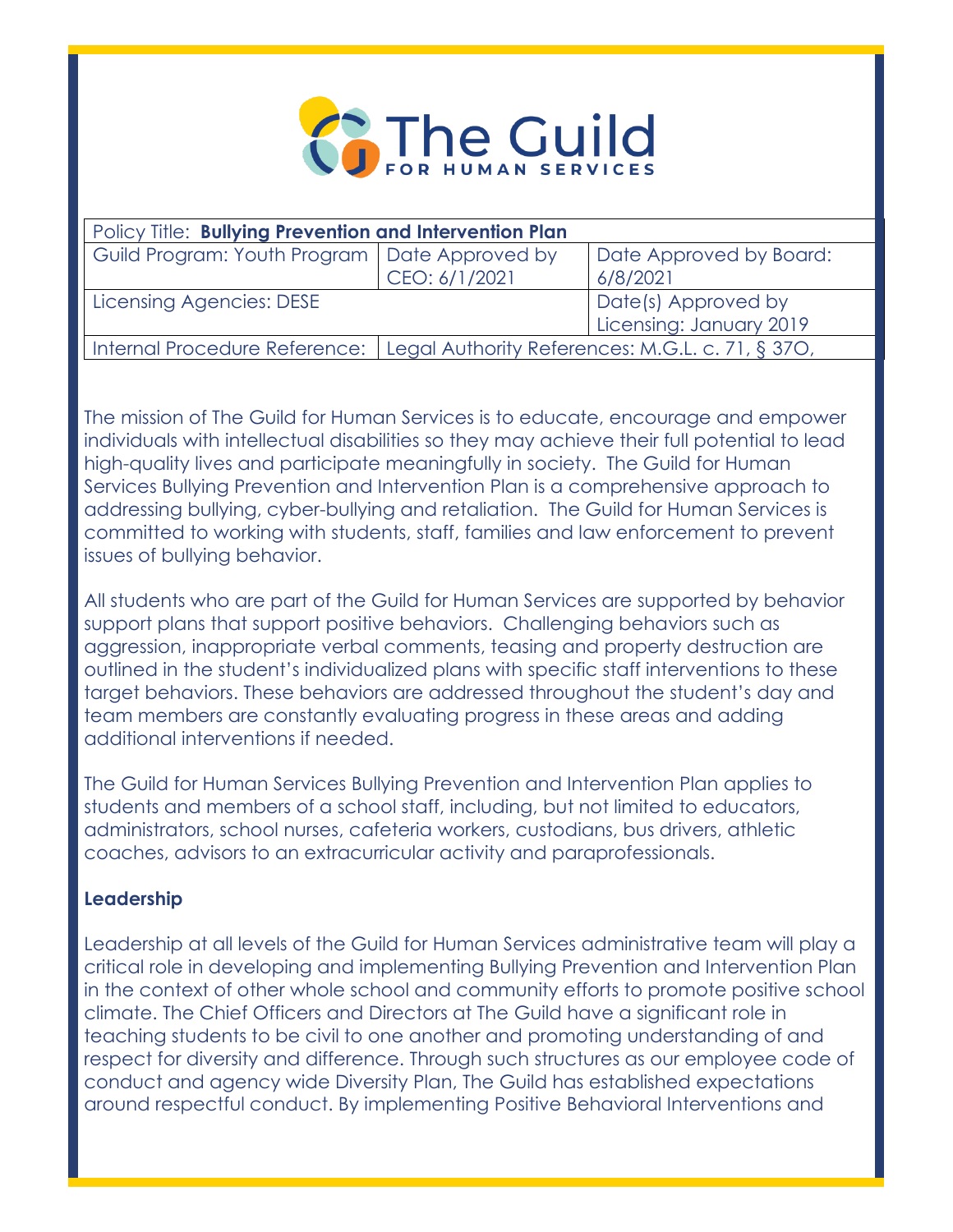supports, respect is operationalized and taught in all settings. Guild leadership will continue to set priorities by using data and staying current with best practices around bullying prevention. These individuals are responsible for setting priorities and for staying up-to-date with current research on ways to prevent and effectively respond to bullying. It is also the responsibility of leaders to involve representatives from the greater school and local community in developing and implementing the Plan.

- **A. Involvement in Developing the Plan**: The Guild will seek out public involvement in developing the Plan. As required by M.G.L. c. 71, § 37O, the Plan must be developed in consultation with teachers, school staff, professional support personnel, school volunteers, administrators, community representatives, local law enforcement agencies, students, parents and guardians. The plan will be shared with students, staff and parents and guardians as well as outside agencies as seen fit for feedback. Input from these individuals will be taken and implemented into the plan as appropriate.
- **B. Assessing needs and resources:** The Guild for Human Services has a bullying curriculum that students participate in. If a report of bullying is submitted the Guild leadership reviews the incident and determines what follow-up is necessary.

Annually Guild leadership will assess the adequacy of current programs; review current policies and procedures; and review available data on bullying and behavioral incidents; and assess available resources including curricula, training programs, and behavioral health services.

In addition to looking at the above information at least once every four years beginning with 2015/16 school year, The Guild for Human Services will administer a Department of Elementary and Secondary-developed student survey to assess school climate and the prevalence, nature, and severity of bullying at The Guild for Human Services. Additionally, The Guild School for Human Services will annually report bullying incident data to the Department.

The Guild for Human Services will also review bullying reports periodically to help to identify patterns of behaviors and areas of concern, and will inform decision-making for prevention strategies including, but not limited to, adult supervision, professional development, age-appropriate curricula, and in-school support services.

- **C. Planning and Oversight:** The Chief Education Officer or designee is responsible for the oversight of the plan. Specific oversight responsibilities may include:
	- Receiving reports on bullying
	- Maintaining data on bullying and assessing procedures to reduce incidences of bullying
	- Planning on-going professional development
	- Planning supports for aggressor and target
	- Developing or revising the Bullying Prevention and Intervention Plan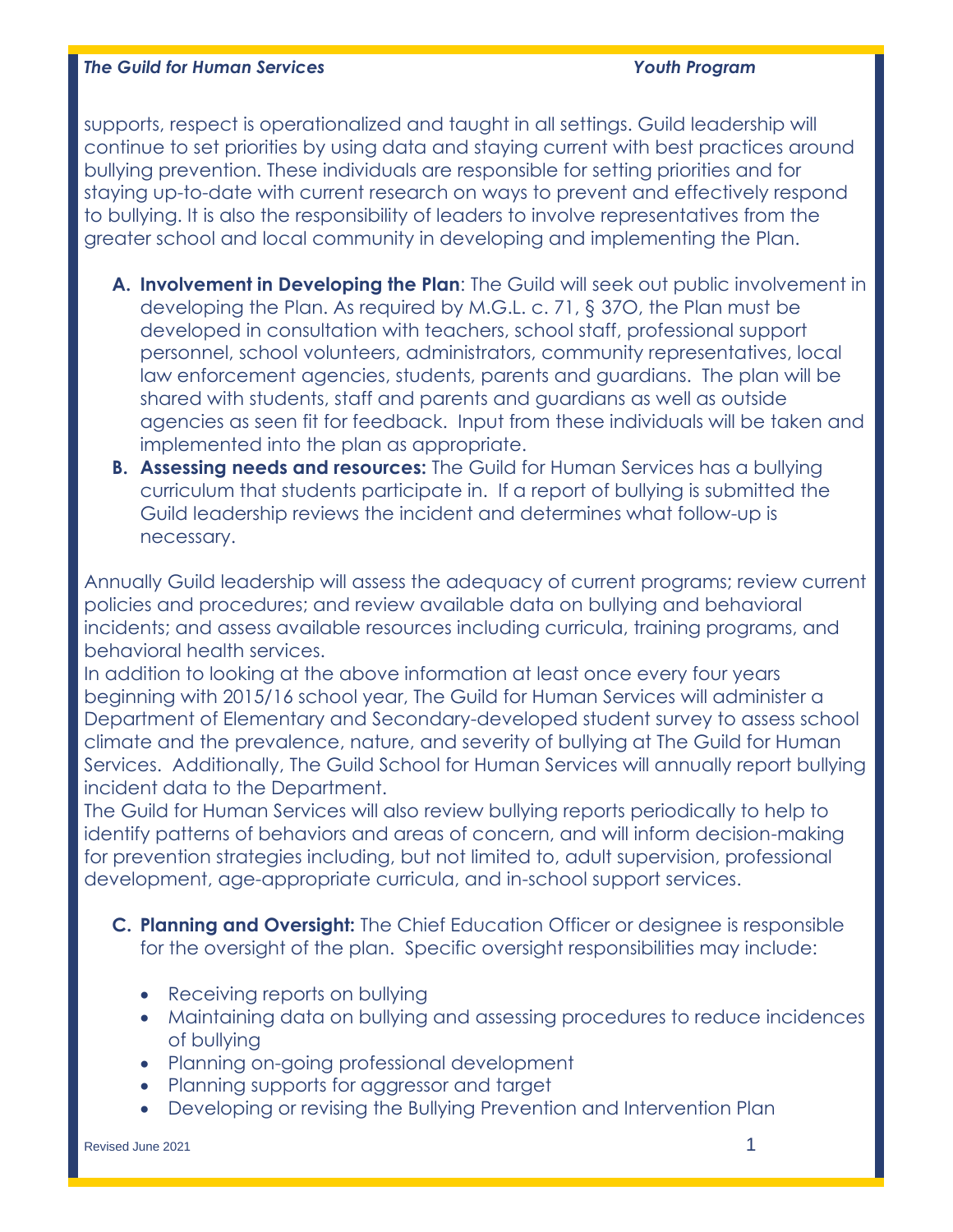- Reviewing and updating the plan yearly
- Ensuring staff are trained on the plan
- Coordinate parent awareness of the Bullying Prevention and Intervention **Plan**
- Assessing additional resources, the agency may need surrounding this topic.

# **D**. **Developing priority statements and Guild for Human Services Philosophy:**

The Guild for Human Services Bullying Prevention and Intervention Plan ("Plan") is a comprehensive approach to addressing bullying and cyberbullying, and is committed to working with students, staff, families, law enforcement agencies, and the community to prevent issues of violence. The Guild for Human Services has developed priority statements regarding the school's philosophy on bullying.

- The Guild for Human Service expects that all members of the school community will treat each other in a civil manner and with respect for differences.
- The Guild for Human Services is committed to providing all students with a safe learning environment that is free from bullying and cyberbullying. This commitment is an integral part of our comprehensive efforts to promote learning, and to prevent and eliminate all forms of bullying and other harmful and disruptive behavior that can impede the learning process.
- The Guild for Human Services recognizes that certain students may be more vulnerable to become targets of bullying, harassment, or teasing based on actual or perceived characteristics, including race, color, religion, ancestry, national origin, sex, socioeconomic, status, homelessness, academic status, gender identity or expression, physical appearance, or sensory, disability, or by association with a person who has or is perceived to have one or more of these characteristics. The Guild for Human Services will identify specific steps it will take to create a safe, supportive environment for vulnerable populations in the school community, and provide all students with the skills, knowledge, and strategies to prevent or respond to bullying, harassment, or teasing.
- The Guild for Human Services will not tolerate any unlawful or disruptive behavior, including any form of bullying, cyberbullying, or retaliation, in our school buildings, on school grounds, or in school-related activities. We will investigate promptly all reports and complaints of bullying, cyberbullying, and retaliation, and take prompt action to end that behavior and restore the target's sense of safety. We will support this commitment in all aspects of our school community, including curricula, instructional programs, staff development, extracurricular activities, and parent or guardian involvement.
- The philosophy of The Guild for Human Services is based on the belief that all students have the right to access a diverse array of services that will help them acquire the skills and behaviors necessary to live and work as independently as possible in the community
- The Guild for Human Services expects that all community members will treat each other with respect at all times

Revised June 2021 2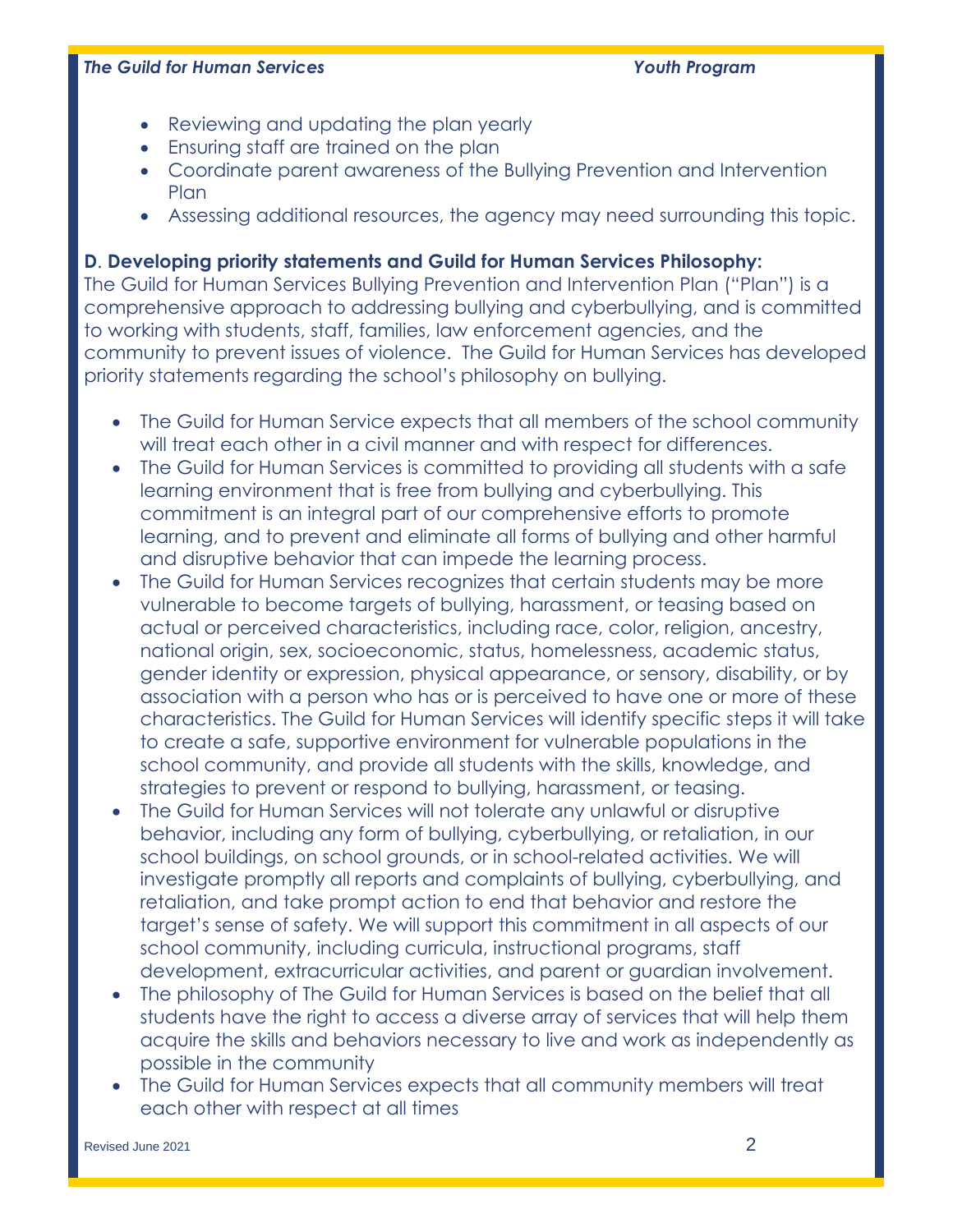# **Training and Professional Development**

Professional development will take place yearly and staff will be trained on their roles and responsibilities under the law and teach them to prevent, identify and respond to bullying.

Training will include an overview of the steps that the Chief Education Officer or designee will follow upon receipt of a report of bullying or retaliation and an overview of the bullying curriculum that is offered at The Guild for Human Services. In addition professional development will be based on research and include the following information on:

- (i) developmentally appropriate strategies to prevent bullying;
- (ii) developmentally appropriate strategies for immediate, effective interventions to stop bullying incidents;
- (iii) information regarding the complex interaction and power differential that can take place between and among an aggressor, target, and witnesses to the bullying;
- (iv)research findings on bullying, including information about specific categories of students who have been shown to be at particular risk for bullying;
- (v) information on the incidence and nature of cyber bullying and
- (vi)internet safety issues as they relate to cyber bullying

Additional areas that The Guild for Human Services identified for professional development include:

- promoting and modeling use of respectful language
- fostering an understanding of respect for diversity and difference
- building relationships and communicating with families
- managing classroom behavior
- using positive behavioral intervention strategies
- teaching students skills including positive communication, anger management, and empathy for others
- engaging students in behavior plan management and decision making
- maintaining a safe environment for everyone

**Training Plan:** All staff will receive a copy of the bullying prevention plan as part of their orientation when hired.

All staff will be receive annual training related to bullying prevention and the bullying response plan.

The training will include staff duties and responsibilities under the plan and an overview of the steps followed upon receipt of a bullying or retaliation report as well as an overview of the bullying curriculum offered. Professional development will address

Revised June 2021 3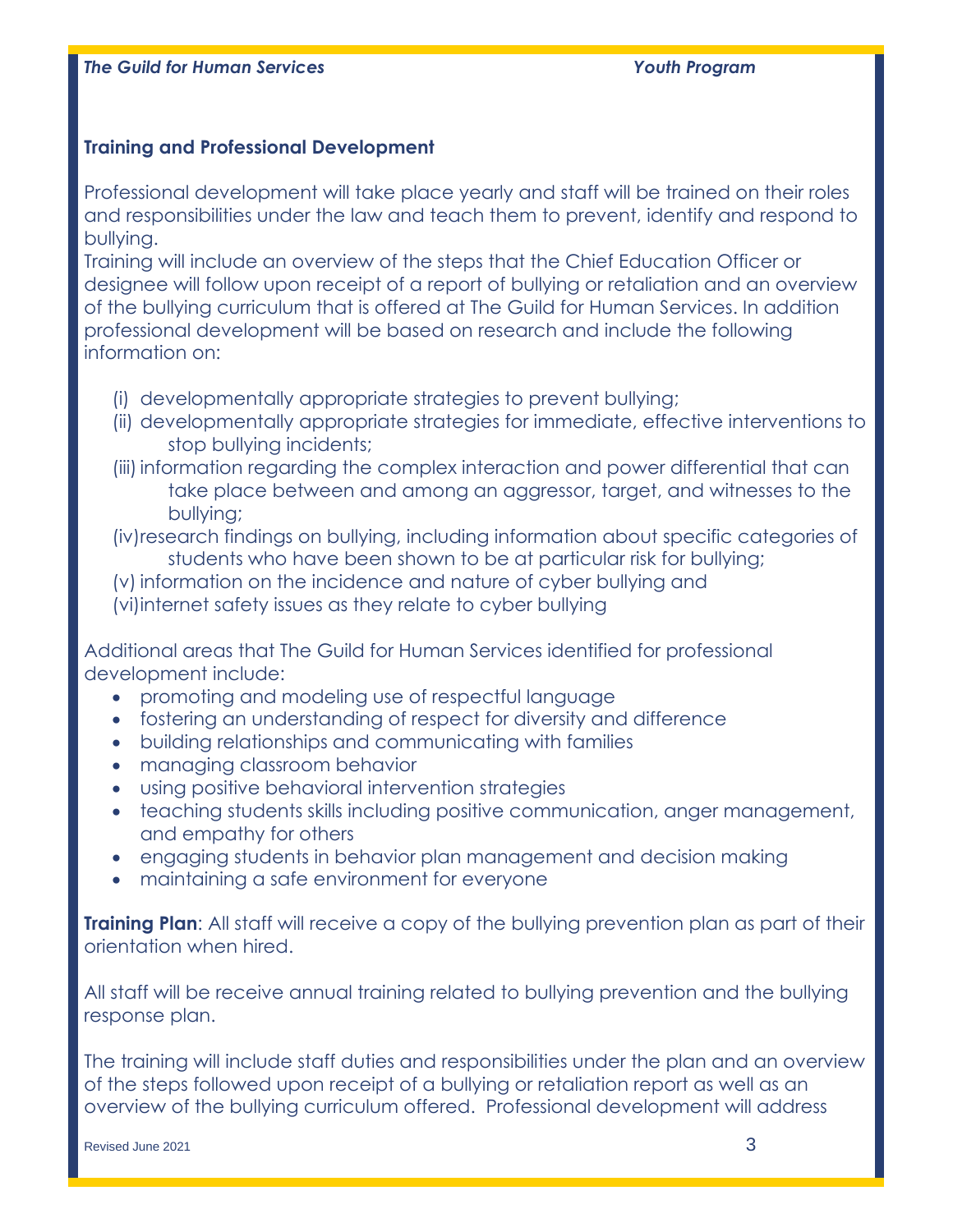ways to prevent or respond to bullying or retaliation for students with disabilities that must be considered when developing students Individualized Education Plans. In addition, staff will be trained on specific vocabulary related to bullying.

As required by M.G.L. c. 71B 3 as amended by Chapter 92 of the Acts of 2010, when the IEP team determines the student may participate in or is vulnerable to bullying, harassment, or teasing because of disability the IEP team will consider what should be included in the IEP to develop student's skills and proficiencies to avoid and respond to bullying, harassment, or teasing.

## **Access to Resources and Services**

The Guild for Human Services wants to ensure that the needs of targets, student aggressors, families and others are addressed. Students at The Guild for Human Services will participate in a bullying curriculum and if a bullying related issue arises they will address the specific incident with a counselor.

**Identifying Counseling and other resources:** The Guild for Human Services has mental health clinicians and behavior clinicians on staff. As part of the needs assessment the Guild will determine if the current staffing is sufficient to address the number of bullying related incidents that take place.

**Students with Disabilities:** As required by M.G.L. c. 71B, § 3, as amended by Chapter 92 of the Acts of 2010, when the IEP Team determines the student has a disability that affects social skills development or the student may participate in or is vulnerable to bullying, harassment, or teasing because of disability, the team will consider what should be included in the IEP to develop the student's skills and proficiencies to avoid and respond to bullying, harassment, or teasing.

# **Academic and Non-Academic Activities**

**Specific bullying prevention approaches**- Bullying prevention curricula will be informed by current research and among other things emphasize the following approaches:

- Using scripts and role plays to develop skills
- Empowering students to take action by knowing what to do when they witness other students engaged in acts of bullying or retaliation, including seeking adult assistance
- Helping students understand the dynamics of bullying and cyber bullying, including the underlying power imbalance
- Emphasizing cyber safety, including safe and appropriate use of electronic communication technologies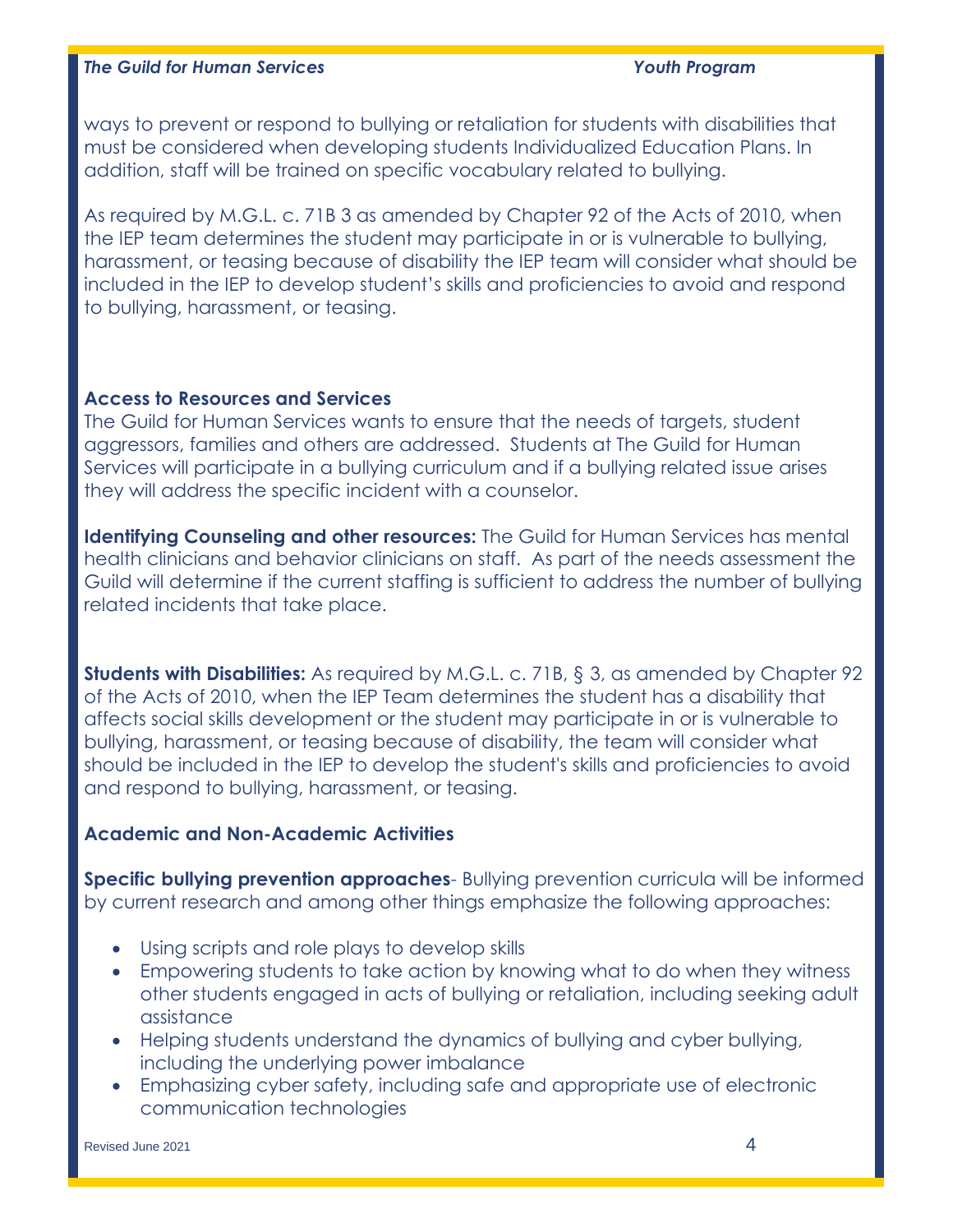- Enhancing students' skills for engaging in healthy relationships and respectful communications; and
- Engaging students in safe, supportive school environment that is respectful of diversity and difference
- Differentiate between types of bullying and be shown examples

**General teaching approaches that support bullying prevention efforts**- The following approaches are integral to establishing a safe and supportive school environment.

- Setting clear expectations for students and establishing school and classroom routines through the use of behavior treatment plans and daily schedules
- Creating safe school and classroom environments for all students, including for students with disabilities, lesbian, gay, bisexual, transgender students, and homeless students;
- Using appropriate and positive responses and reinforcement, even when students require discipline;
- Using positive behavioral supports;
- Encouraging adults to develop positive relationships with students;
- Modeling, teaching and rewarding pro-social, healthy and respectful behaviors
- Using positive approaches to behavioral health, including collaborative problem solving, conflict resolution training, teamwork, and positive behavioral supports that aid in social and emotional development;
- Using the internet safely; and
- Supporting students' interests and participation in non-academic and extracurricular activities, particularly in their areas of strength

Students at The Guild for Human Services will be provided age-appropriate curriculum on what bullying means and what to look for as well as the procedure for responding to bullying. Materials will be modified for student understanding.

# **Policies and Procedures for Reporting Incidents of Bullying and Retaliation**

Reports of bullying or retaliation may be made by the student, staff, parent, guardian or any other individual that witnesses the incident and may be oral or written. Oral reports made by a staff member must be then recorded in writing. The reports should immediately be reported to the Chief Education Officer or designee. A report made by students, parents or guardians, or other individuals who are not school staff, may be made anonymously. All Guild for Human Services staff are mandated to report an incident.

# **Responding to a report of bullying or retaliation**

Before an investigation into an allegation of bullying or retaliation the Chief Education Officer or designee will take steps to assess the need to restore safety to the alleged

Revised June 2021  $\,$   $\,$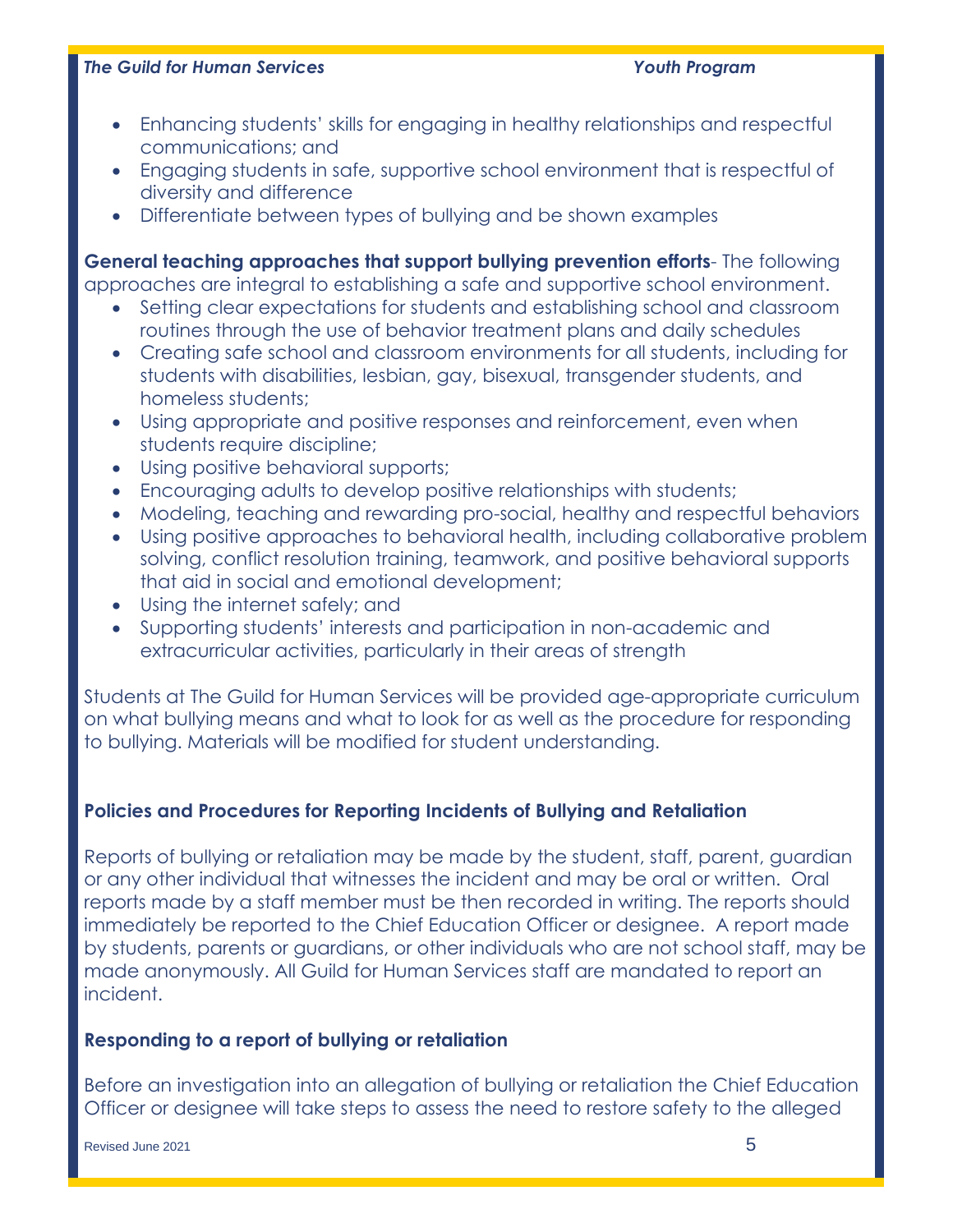target and/or to protect the alleged target from possible further incidents. Responses may include but are not limited to, developing an individual safety plan, predetermined classroom seating arrangements for the target and aggressor, predetermined classroom residential arrangements for the target and aggressor, lunch assignments for the target and aggressor and seating arrangements in vehicles for target and aggressor. In addition, the target will work with a clinician on processing the incident and if necessary the schedule of the target and/or aggressor may be altered.

The Guild for Human Services will implement appropriate strategies for protecting from bullying or retaliation a student who has reported bullying of retaliation, a student who has witnessed bullying or retaliation; a student who provides information during an investigation; or a student who has reliable information about a reported act of bullying or retaliation.

## **Obligations to notify others**

- 1. Upon determination that bullying has occurred the Chief Education or designee will notify the parent/guardian of both the target and the aggressor of the incident and the procedures for responding to the incident. The Guild for Human Services may contact parents or guardians prior to or during the investigation. Notice will be consistent with state regulations at 603 CMR 49.00.
- 2. If the reported incident involves student(s) from another school or district The Guild for Human Services will promptly notify by telephone the principal or designee of that school(s) of the incident so each school may take appropriate action. All communication will be in accordance with state and federal privacy laws and regulations, and 603 CMR 49.00. In addition once the Guild determines that bullying has occurred the Chief Education Officer or designee will notify the LEA of the sending district of both the target and aggressor.
- 3. At any point after receiving a report of bullying or retaliation, including after an investigation, if the Chief Education Officer or designee has a reasonable basis to believe that criminal charges may be pursued against the aggressor, the principal will notify the local law enforcement agency. Notice will be consistent with the requirements of 603 CMR 49.00. Also if an incident occurs on school grounds and involves a (former student under the age 21) visitors or volunteers who is no longer enrolled in the school, the Chief Education Director or designee shall contact the local law enforcement agency if s/he has a reasonable basis to believe that criminal charges may be pursued against the aggressor.

# **Investigation**

The Chief Education Director or designee will promptly investigate all reports of bullying and retaliation. In completing the investigation, all known information will be thoroughly reviewed.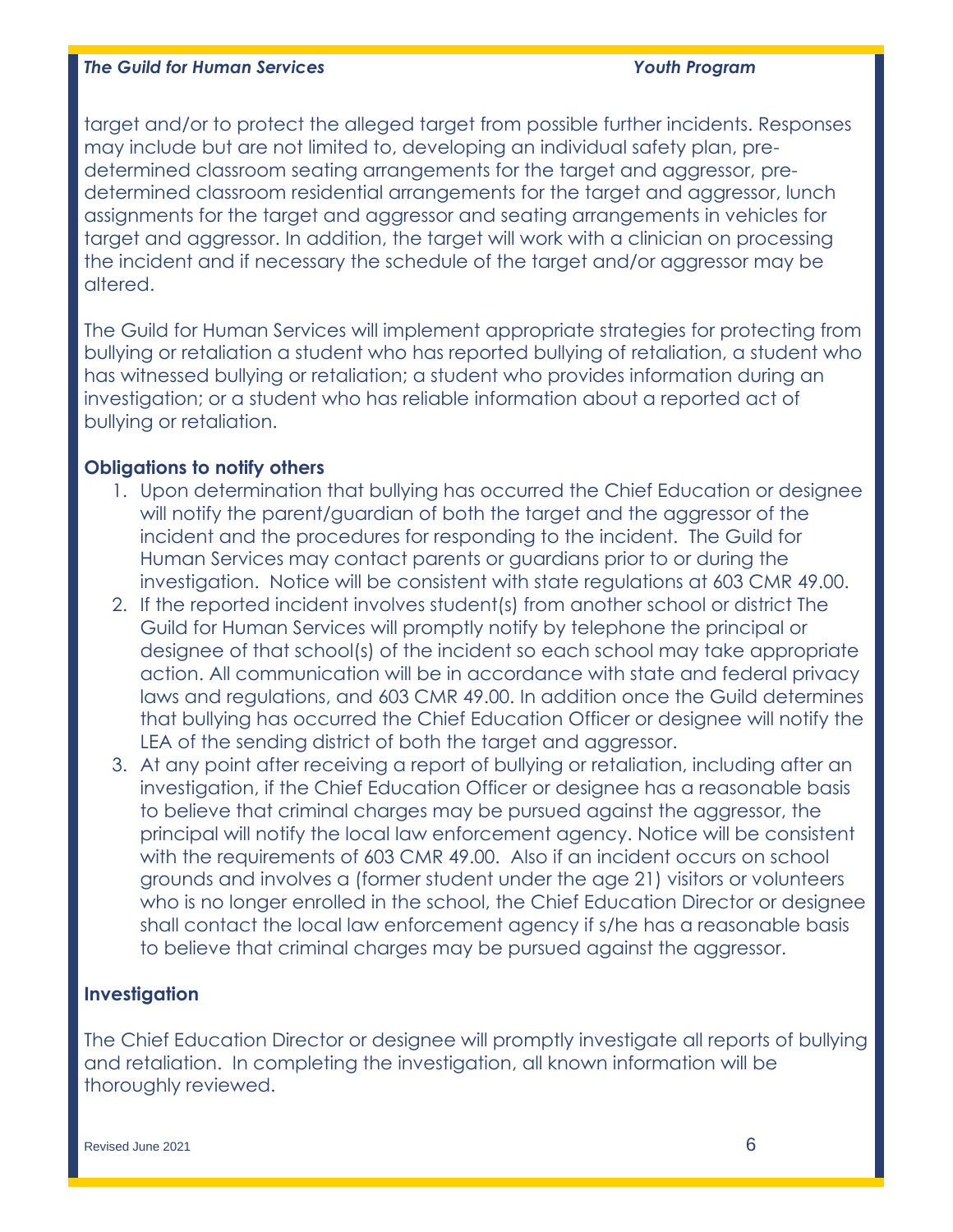During the investigation, The Chief Education Officer or designee may, among other things, interview students, staff, witnesses, parents/guardians and others as necessary. During interviews the Chief Education Officer or designee will remind the alleged aggressor, target and witnesses that retaliation is strictly prohibited and will result in disciplinary action.

Interviews may be conducted by a member of the Clinical Division as appropriate. To the extent practicable, and given his/her obligation to investigate and address the matter, the Chief Education Officer or designee will maintain confidentiality during the investigation. In addition, a written record will be maintained of the investigation and results.

Procedures for investigating reports of bullying and retaliation will be consistent with the Guild policies and procedures for investigations

## **Determinations**

The Chief Education Officer or designee will make a determination based upon all of the facts and circumstances. After a complete investigation if bullying or retaliation is substantiated, the Chief Education Officer or designee will take steps to prevent recurrence and to ensure that the target is not restricted from participating in all school, after-school and residential activities. The Chief Education or designee will 1(determine what remedial action is required, if any, and 2) determine what responsive actions and/or disciplinary action is necessary.

Depending on the circumstances, the Chief Education Officer or designee may consult with the student's teacher, counselor and the target or aggressor's parents or guardians, to identify any underlying social or emotional issue(s) that may have contributed to the bullying incident and to assess the level of need for additional social skills development.

A designated Guild team member will notify the parents/guardians of both the target and aggressor regarding the results of the investigation and, if bullying or retaliation is found, what action is being taken to prevent further acts of bullying and retaliation. All notice to parents must comply with applicable state and federal privacy laws and regulations. Due to legal requirements regarding confidentiality of student records, the Chief Education Officer or designee cannot report specific information to the target's parents or guardian about disciplinary action taken unless it involves a "stay away" order or other directive that the target must be aware of in order to report violations.

The Chief Education Officer or designee will inform the parent or guardian of the target about the Department of Elementary and Secondary Education's problem resolution system and the process for accessing that system, regardless of the outcome of the bullying determination.

Revised June 2021 7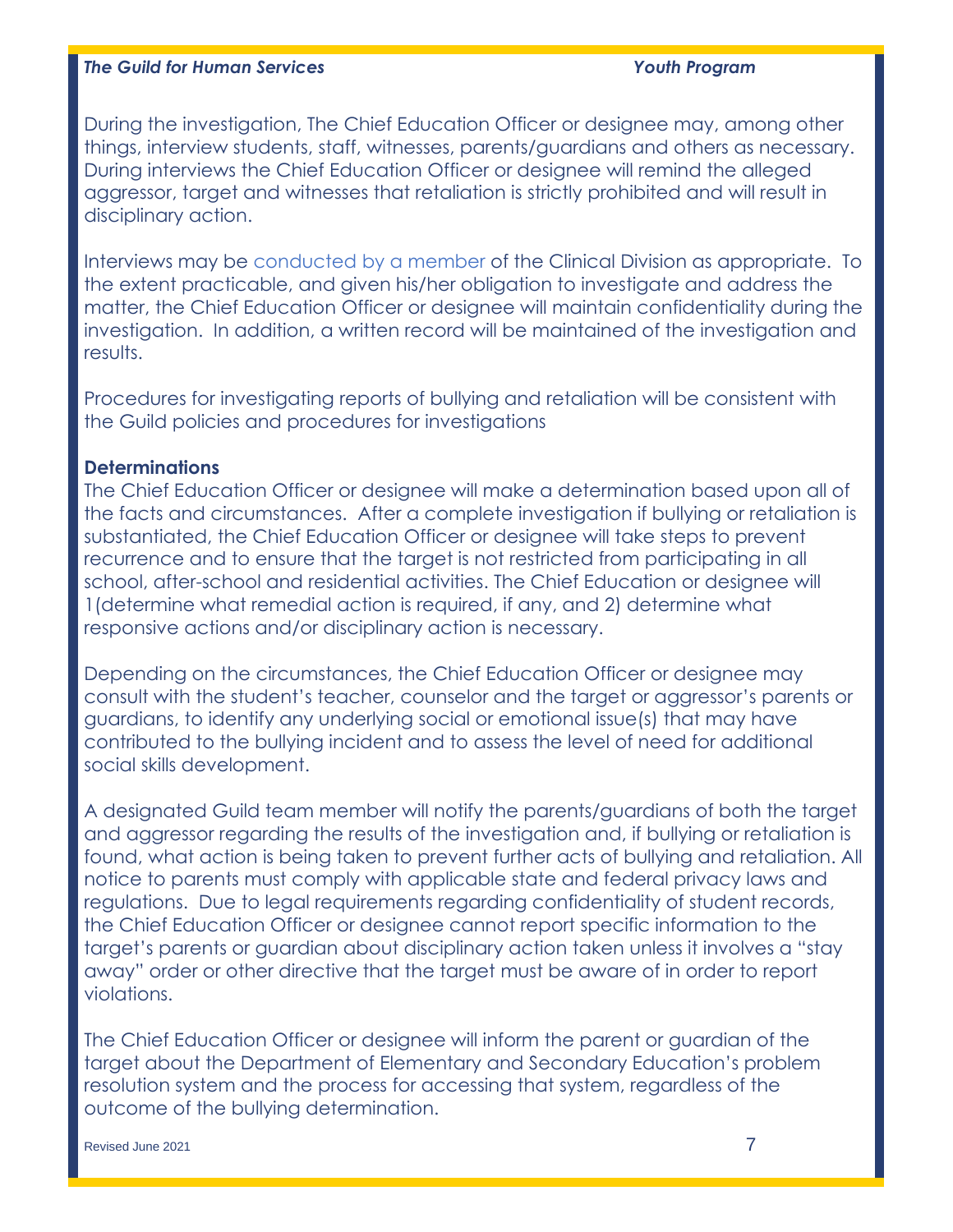### **Responses to bullying**

The Guild for Human Services Bullying Prevention and Intervention Plan details strategies for building students' skills and awareness of bullying and retaliation. The Guild utilizes a wide range of strategies that are individualized for student understanding.

**Teaching appropriate behavior through skills building-** Upon the determination that bullying or retaliation has occurred The Guild for Human Services will use a range of responses that balance the need for accountability with the need to teach appropriate behavior. These may include:

- Offering individual or small group skill building sessions based upon the antibullying curriculum
- Implement positive behavioral supports to help students understand pro-social ways to achieve their goals
- Provide relevant teaching for students, in consultation with a clinician and other appropriate staff
- Modify individual behavior treatment plans to include a focus on developing appropriate social skills

**Taking Disciplinary Action-**If it is determined that disciplinary action is appropriate, the disciplinary action will be determined on the basis of facts that are found during the investigation, including the nature of the conduct, the age of the student(s) involved, and the need to balance accountability with the teaching of appropriate behavior. Discipline will be consistent with the Guild for Human Services Bullying Prevention and Intervention policy and The Guild for Human Services behavior management policies. Discipline procedures for students with disabilities follow the guidelines set forth by the federal individuals with Disabilities Education Act (IDEA).

## **Promoting Safety for the Target and Others**

The Chief Education Officer or designee will determine if any changes need to be made to the school environment to enhance the target's sense of safety and that of others. Strategies that could be implemented include change of classroom or residence.

Within a reasonable period of time following the determination and the ordering of remedial and or disciplinary action, the principal or designee will contact the target and determine whether there has been a recurrence of the prohibited contact and whether additional supportive measures are needed. If so, the Chief Education Officer or designee will work with the appropriate school staff to implement appropriate measures.

# **Collaboration with Families**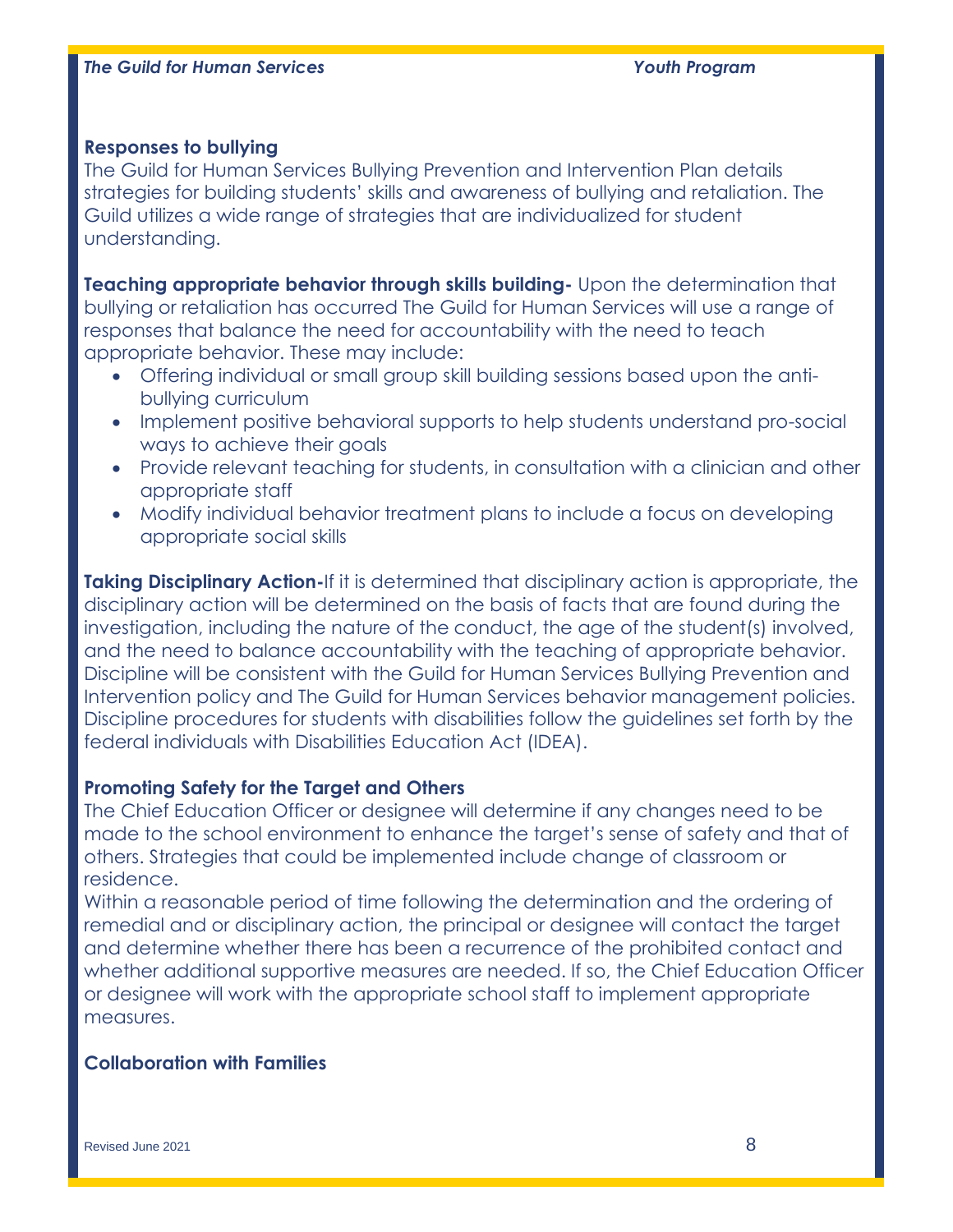The Guild for Human Services will make an effort to collaborate with students' families in order to increase the capacity of the school to prevent and respond to bullying.

**Parent Education and Resources**-The Guild for Human Services will offer information for parents and guardians on the parental components of the anti-bullying curriculum offered. Bullying and Retaliation is a topic that may be addressed in Monthly Parent groups.

**Notification Requirements**-Each year The Guild for Human Services will inform the parents and guardians of enrolled students about the anti-bullying curricula being used. This notice will include information about the dynamics of bullying, cyberbullying and online safety. The plan will be located on the website.

## **Prohibition against Bullying and Retaliation**

The Guild for Human Services prohibits bullying, cyber bullying and retaliation as defined above.

Acts of bullying, which include cyber bullying are prohibited:

- (i) on Guild school property and all Guild for Human Services residential property and property immediately adjacent to school grounds, at Guild sponsored events and related activities whether on Guild grounds or off Guild grounds, on Guild owned or leased vehicles or used by a school district; or through the use of technology or an electronic device owned, leased or used by a school district or school, and
- (ii) at a location, activity, function, or program that is not school related through the use of technology or an electronic device that is not owned, leased, or used by a school district or school, if the acts create a hostile environment at school, or materially and substantially disrupt the education process or the orderly operation of a school

Retaliation against a person, who reports bullying, provides information during an investigation of bullying is also prohibited.

# **VIII. Problem Resolution System:**

Chapter 86 of the Acts of 2014 amended Section 37O of chapter 71 of the General Laws to include (g) (v): The Plan shall inform parents or guardians of the target about the Department's problem resolution system and the process for seeking assistance or filing a claim through the problem resolution system. This information will be made available in both hard copy and electronic formats:

Any parent wishing to file a claim/concern or seeking assistance outside of the district may do so with the Department of Elementary and Secondary Education Program

Revised June 2021  $\,$  9  $\,$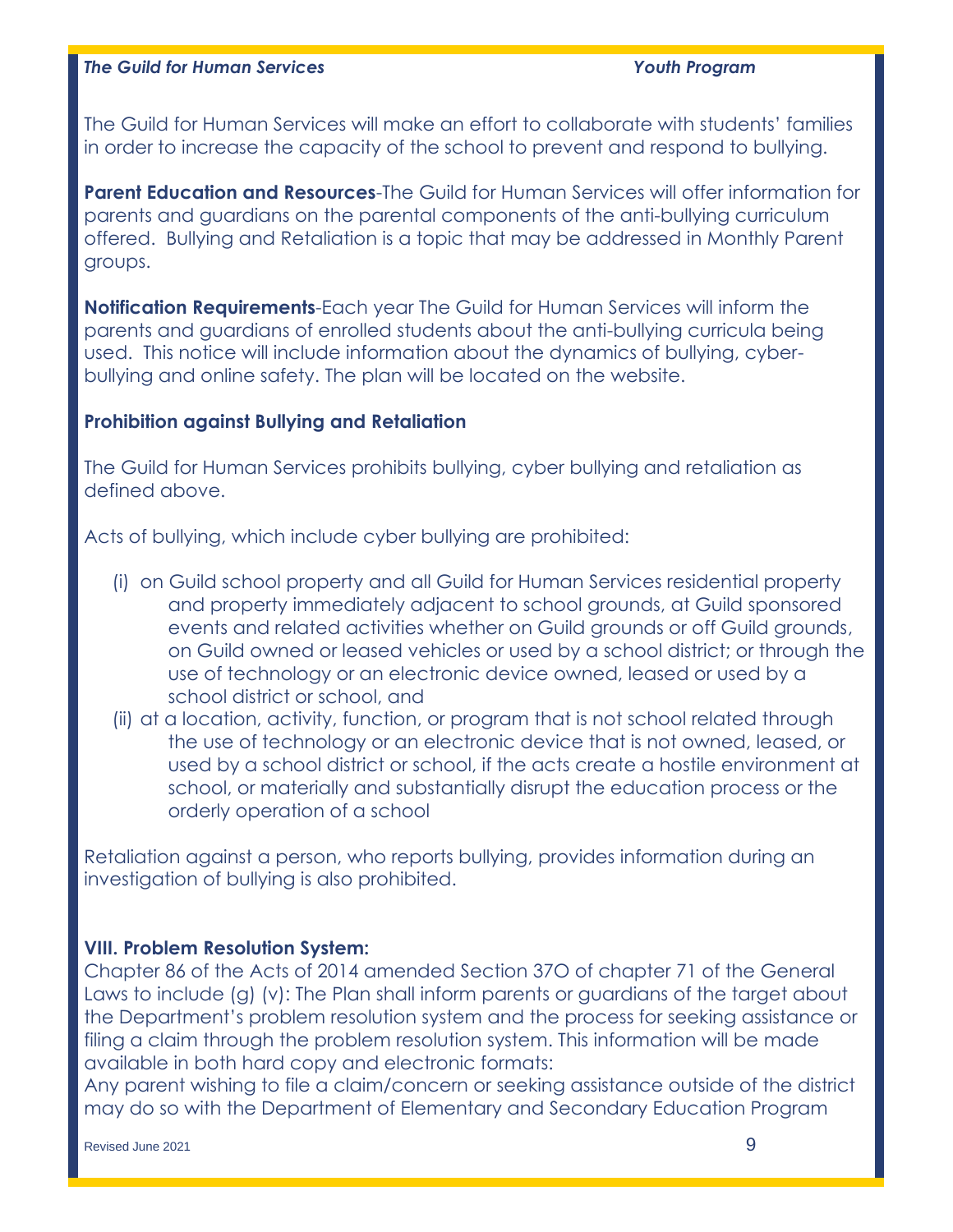Resolution System (PRS). That information can be found at: http://www.doe.mass.edu/pqa, emails can be sent to compliance@doe.mass.edu or individuals can

# **Definitions**

**Bullying***,* as defined in M.G.L. c.71, 370, is the repeated use by one or more students of a written, verbal, or electronic expression or a physical act or gesture or any combination thereof, directed at a target that:

- i. causes physical or emotional harm to the target or damage to the target's property;
- ii. places the target in reasonable fear of harm to himself or herself or of damage to his or her property;
- iii. creates a hostile environment at school for the target
- iv. infringes on the rights of the target at school; or
- v. materially and substantially disrupts the education process or the orderly operation of a school

**Aggressor** is a student who engages in bullying, cyber-bullying or retaliation.

**Cyber bullying** is bullying through the use of technology or electronic devices such as telephones, cell phones, computers, and the internet. It includes but is not limited to, email, instant messages, text messages, and internet postings.

**Hostile environment** is a situation in which bullying causes the school environment to be permeated with intimidation, ridicule, or insult that is sufficiently severe or pervasive to alter the conditions of a student's education.

**Retaliation** is any form of intimidation, reprisal, or harassment directed against a person who reports bullying, who provides information during an investigation of bullying or, who witnesses or has reliable information about bullying.

**Target** is a student whom bullying, cyber-bullying, or retaliation has been perpetrated.

# **X. Relationship to Other Laws**

Consistent with state and federal laws, and the policies of the school or district, no person shall be discriminated against in admission to a public school of any town or in obtaining the advantages, privilege and courses of study of such public school on account of race, color, religion, ancestry, national origin, sex, socioeconomic status, academic status, gender identity or expression, physical appearance, sexual orientation, or mental, physical, developmental, or sensory disability, or by association with a person who has or is perceived to have one or more of these characteristics. Nothing in the Plan prevents the school or district from taking action to remediate

Revised June 2021  $\,$  10  $\,$